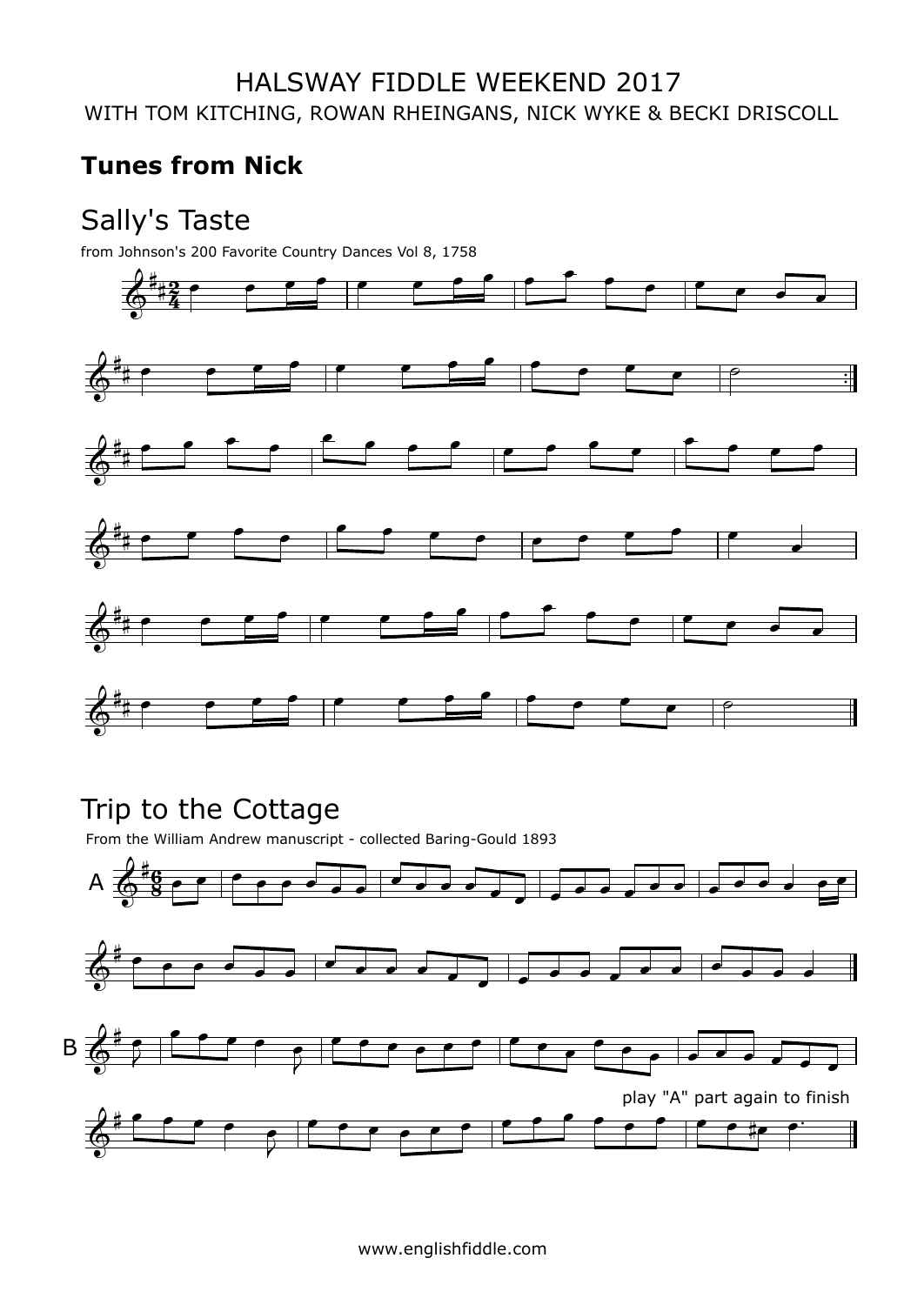#### **Tune from Becki**

## French Allemande

From the manuscript tune book of Lawrence Leadley of Helperby, Yorkshire, 1827 - 1897 Ref: The Fiddler of Helperby, by James Merryweather & Matt Seattle

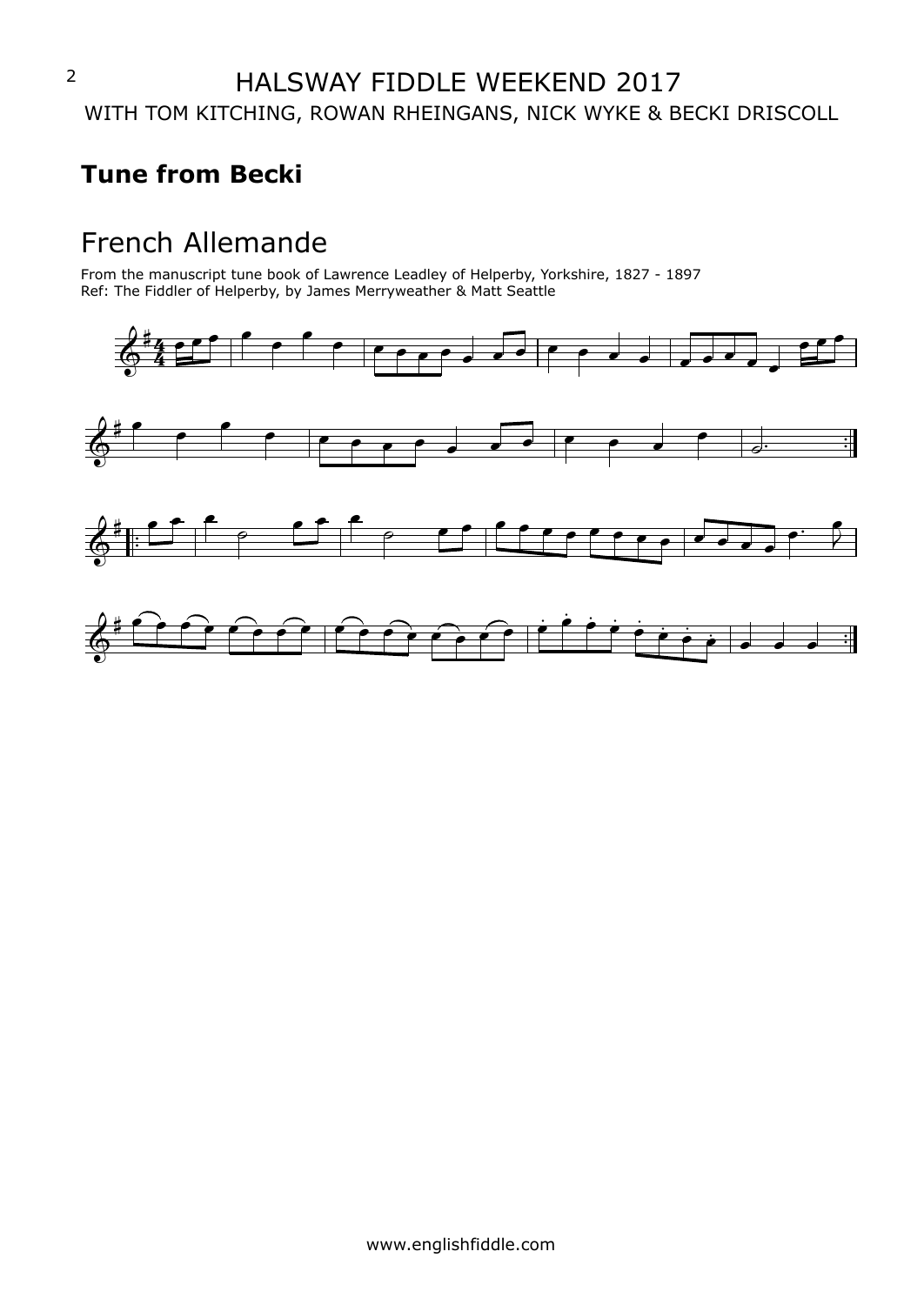#### **Tunes from Rowan**

# Black Joke<br>English Trad.



# Slangpolska From Gotland

Traditional Swedish



#### French Rondeaux

After the playing of Luc Charles-Dominique





www.rowanrheingans.co.uk